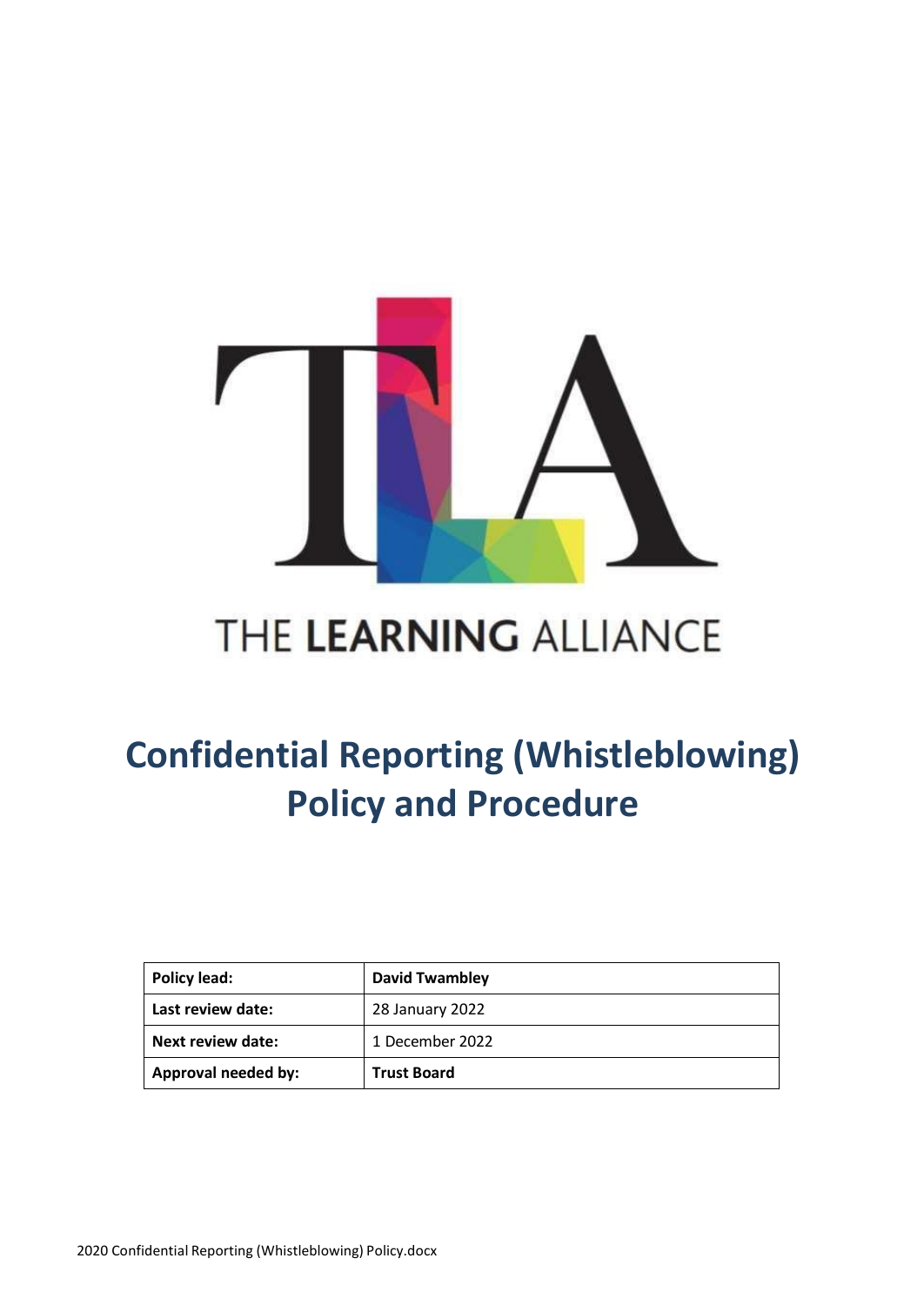The Learning Alliance is committed to conducting its business with honesty and integrity, and expects all staff to maintain high standards in accordance with their contractual obligations and the Trust's policies and procedures.

However, all organisations face the risk of things going wrong from time to time, or of unknowingly harbouring illegal or unethical conduct. A culture of openness and accountability is essential in order to prevent such situations occurring or to address them when they do occur.

The aims of this policy are:

- To encourage staff to report suspected wrongdoing as soon as possible, in the knowledge that their concerns will be taken seriously and investigated as appropriate, and that their confidentiality will be respected;
- To provide staff with guidance as to how to raise those concerns;
- To reassure staff that they should be able to raise genuine concerns in good faith without fear of reprisals, even if they turn out to be mistaken.

This policy does not form part of any employee's contract of employment and is not intended to have contractual effect. It is provided for guidance to all members of staff at the Trust and the Trust reserves the right to amend its content at any time. This Policy reflects the Trust's current practices and applies to all individuals working at all levels of the organisation, including the CEO, Head teachers, members of the Senior Leadership Team, Heads of Faculty, Heads of Year, Heads of Key Areas, officers, employees, consultants, contractors, trainees, part-time and fixed-term workers, casual and agency staff (collectively referred to as "Staff" in this policy) who are advised to familiarise themselves with its content.

All Staff are responsible for the success of this policy and should ensure that they use it to disclose any suspected danger or wrongdoing. Staff are invited to comment on this policy and suggest ways in which it might be improved. Comments, suggestions and queries should be addressed to the Director of Human Resources in the first instance.

# **What is Confidential Reporting?**

Confidential reporting is the disclosure or communication of information about possible malpractice by individuals or organisations. Staff should feel they can disclose information about malpractice internally and without subsequent victimisation, discrimination or disadvantage. This helps detect and deter malpractice, demonstrating the Trust's accountability, and maintains public confidence and the Trust's good reputation.

# **Concerns**

Should you have concerns about the operation of the Trust or any individual member of staff's conduct and feel unable to raise these with either your manager or other relevant manager, you should follow the guidelines below. Initially, your concerns should be dealt with through internal procedures. Although public disclosure may be justified at some point, you are required not to pursue this until the Trust has had the opportunity to investigate the concern. Premature or unnecessary publicity may impede formal investigations, hurt individuals or damage the Trust's reputation, which may lead to disciplinary action.

Examples of concerns that may need to be reported confidentially are:

- Law breaking
- Health and safety risks (to anyone)
- Damage to the environment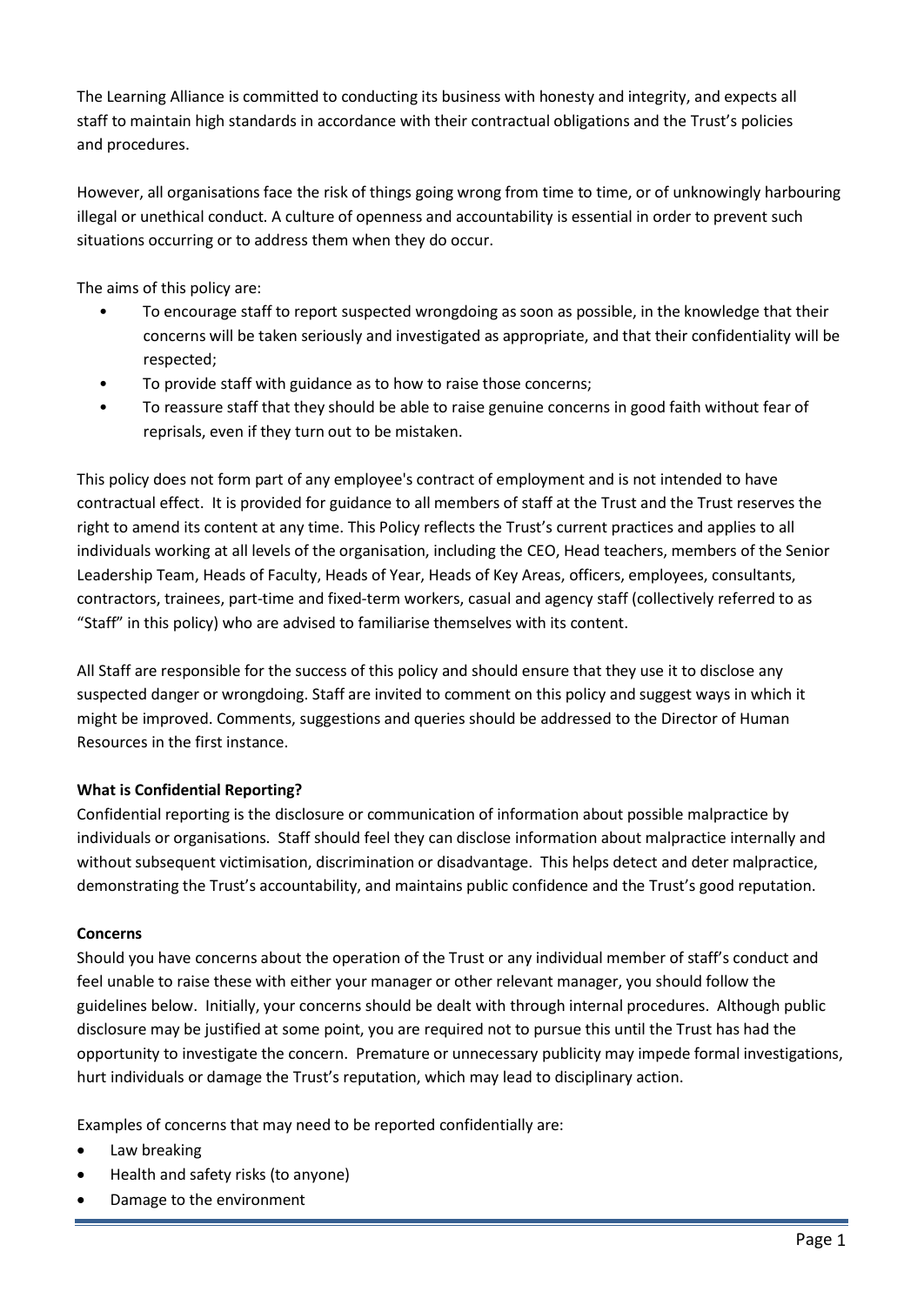- Unauthorised use of money
- Dishonesty, fraud and corruption
- Sexual, physical or mental abuse
- Other unethical or inappropriate conduct

A whistleblower is a person who raises a genuine concern in good faith relating to any of the above. If you have any genuine concerns related to suspected wrongdoing or danger affecting any of the Trust's activities (a whistleblowing concern) you should report it under this policy.

This policy should not be used for complaints relating to Staff's own personal circumstances, such as the way you have been treated at work. In those cases you should use the Grievance Policy and Procedure or Antiharassment and Bullying Policy as appropriate.

If Staff are uncertain whether something is within the scope of this policy, you should seek advice from the CEO.

If you raise a concern in good faith and genuinely believe it to be well-founded, you should have nothing to fear. You will be doing your duty to the Trust and its stakeholders. The Trust will not tolerate harassment or victimisation (including covert pressure) and will do all it can to protect you. If you are involved in other procedures, such as disciplinary or redundancy, these will be kept quite separate from the investigation of your complaint. However, a concern that is raised frivolously, maliciously or for personal gain may result in action being taken against you.

# **Confidentiality**

The Trust hope that Staff will feel able to voice whistle blowing concerns openly under this policy and your concern will be treated in strict confidence. The Trust does not encourage Staff to make disclosures anonymously, however, your identity will be kept secret (if this is what you want). Please note that you may have to be a witness at some point and it might then not be possible to keep your identity fully secret. Proper investigation may be more difficult or impossible if the Trust cannot obtain further information. It is also more difficult to establish whether any allegations are credible and have been made in good faith.

If you are in any doubt you can seek advice from Public Concern at Work, the independent whistleblowing charity, who offer a confidential helpline. Their contact details are:

| Public Concern at Work               | Helpline: (020) 7404 6609  |
|--------------------------------------|----------------------------|
| (Independent whistleblowing charity) | E-mail: whistle@pcaw.co.uk |
|                                      | Website: www.pcaw.co.uk    |

#### **Raising a concern**

You can raise your concern face to face or in writing with a senior manager. If you are not employed by the school, please state your role and connection with the school. You may ask your trade union, professional association or other support to raise a matter on your behalf. In this case, you can remain anonymous when the concern is first raised. However, you may have to be involved personally if the matter goes further.

The Trust will arrange a meeting with you as soon as possible to discuss your concern. Staff may bring a colleague or trade union representative to any meetings under this policy who must respect the confidentiality of your disclosure and any subsequent investigation.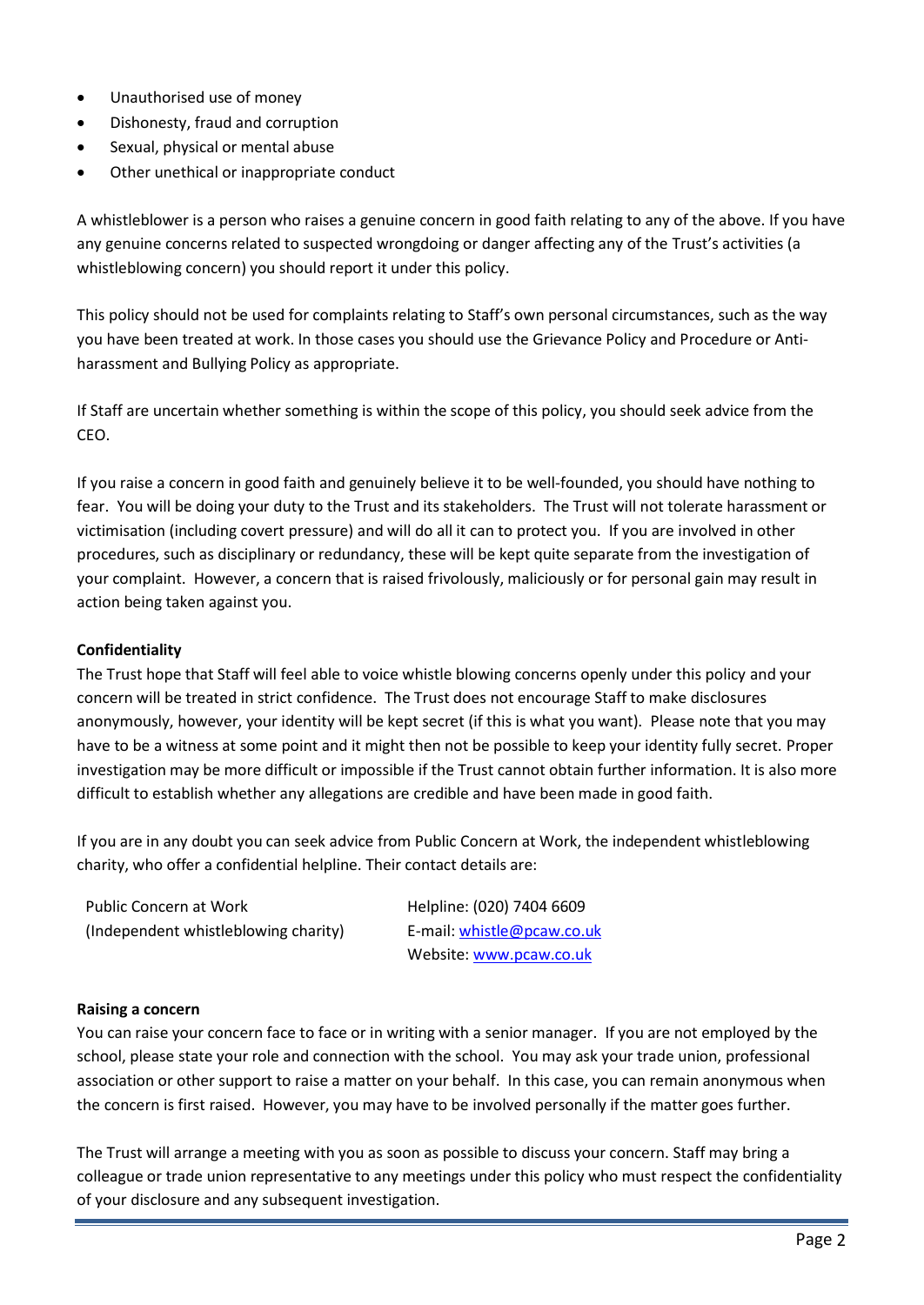The Trust will take down a written summary of the concern raised and provide the member of the staff with a copy as soon as practicable after the meeting. The Trust will also aim to give you an indication of how we propose to deal with the matter.

The law recognises that in some circumstances it may be appropriate for Staff to report their concerns to an external body such as a regulator. It will very rarely, if ever, be appropriate to alert the media.

# **Procedure**

As a start, discreet enquiries will be made by a member of the Leadership Team to decide whether an investigation is needed and, if so, how it should be carried out. This will help protect everyone concerned. The overriding principle will be the public interest. Unless the concern is about the CEO or other relevant senior manager, communication will normally be made with them.

If this first stage indicates that the concern should be followed up, there will either be a special examination or another procedure may be used, if appropriate. Examples of special procedures are Disciplinary Procedures or Safeguarding Procedures. It may be necessary to involve other agencies, for example the police. Any urgent action will be taken before the investigation starts. It may be possible to address the concern without a detailed investigation. The member of staff raising the concern may be required to attend additional meetings in order to provide further information. In some cases, the Trust may appoint an investigator or team of investigators including Staff with relevant experience of investigations or specialist knowledge of the subject matter. The investigator(s) may make recommendations for change to enable the Trust to minimise the risk of future wrongdoing.

# **What you will be told**

Within 10 working days of your concern being received, the manager who carries out the initial enquiries will write to you confirming:

- What initial enquiries have been made
- How your concern has been or will be dealt with
- How long any further action may take (as far as this can be known)
- What further work is planned and how you may be involved.

The amount of contact you have with the people considering the matter will depend on many things. These include the type of concern, the potential difficulties of investigating it and the availability of information. You may need to provide more help. Wherever possible, you will be told the final outcome of an investigation.

The Trust will aim to keep the member of staff informed of the progress of the investigation and its likely timescale. However, sometimes the need for confidentiality may prevent the Trust from giving specific details of the investigation or any disciplinary action taken as a result. The member of staff is required to treat any information about the investigation as strictly confidential.

If the Trust concludes that a whistleblower has made false allegations maliciously, in bad faith or with a view to personal gain, the whistleblower will be subject to disciplinary action under the Trust's Disciplinary Policy and Procedure.

Whilst the Trust cannot always guarantee the outcome a particular member of staff is seeking, the Trust will try to deal with the concern fairly and in an appropriate way. If a member of staff is not happy with the way in